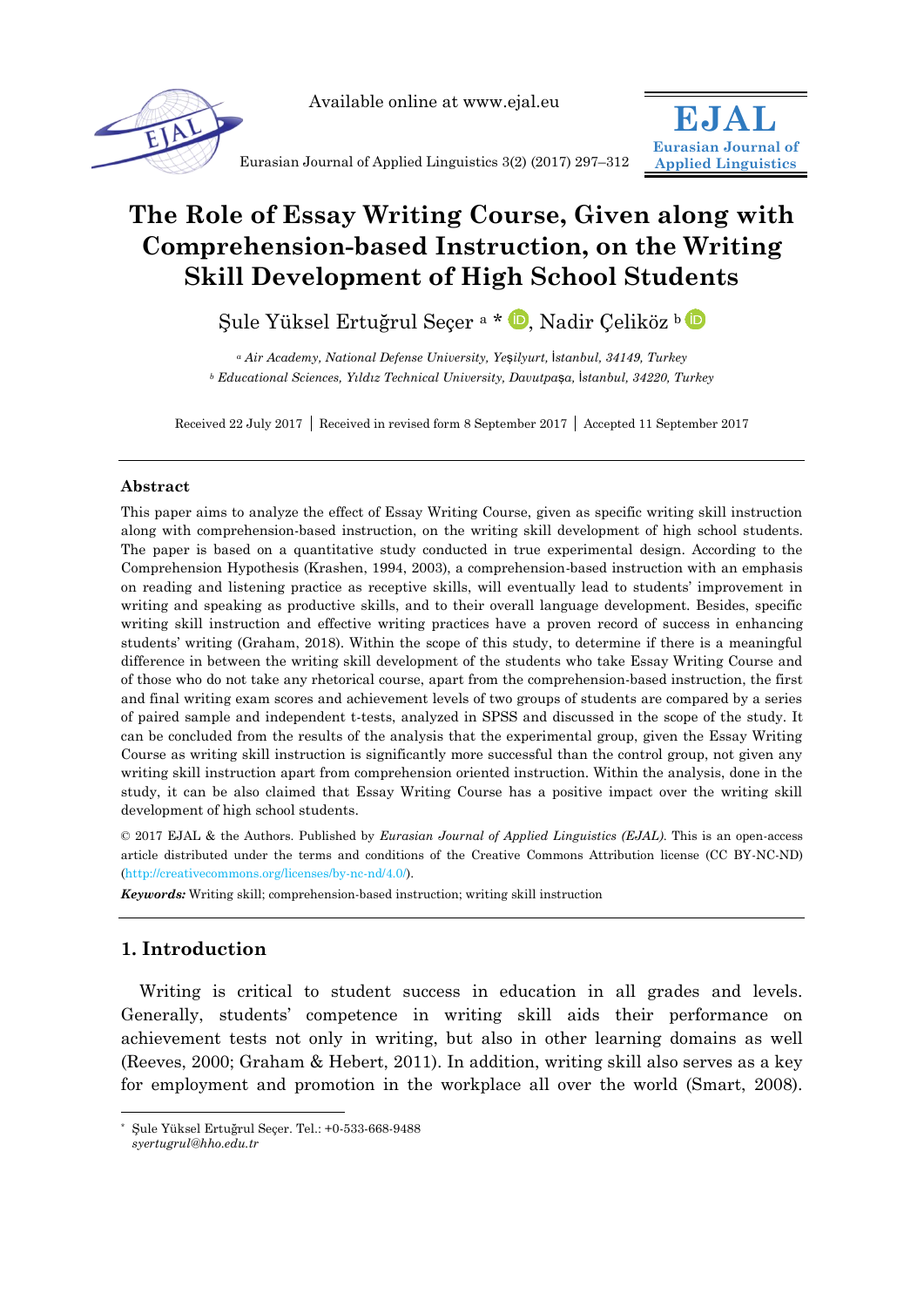Furthermore, writing also serves many purposes in today's social life, even in the form of electronic personal communication such as text messages and emails for daily social interaction and self-expression. Together, these facts make writing have a central role in today's world of communication society. Despite its importance for the benefit of component writers in education, work and social life, writing still remains as a struggle for a large segment of the world's population, including the students, employees and professionals as well (Gökalp, 2001). Every year large numbers of adolescents fail to meet the requirements of the high school curriculum (Kamil, 2003; Snow & Biancarosa, 2003). Even worse, many of the high school graduates unable to write at the basic levels required by universities or business owners (Alliance for Excellent Education, 2006). This intensifies the importance of writing skill improvement as an educational issue and loads the educators and instructors of writing with a huge work and responsibility to do their best to help improve learners' writing skills at high school level.

On the issue of language acquisition and skill development in second language, there can be said to be various viewpoints. Among all, a widely held view on second language acquisition is the comprehension-based hypothesis, according to which language learners acquire all kinds of language knowledge through direct and intensive exposure to comprehensible oral and written texts. The comprehensionbased approach, focusing on the acquisition of language knowledge through meaningfocused listening and reading comprehension activities, has initiated basically from the empirical research (Krashen, 1994, 2003). Gradman and Hanania (1991) study on the role of reading-based practice in second language acquisition, and conclude that reading outside the class is the major factor determining success in second language acquisition among a number of factors affecting second language development such as formal learning, intensive English activity, and communicative oral use. In parallel, extensive reading is claimed to have a crucial role in language acquisition and proficiency (Smith, 2003; Hitosugi & Day, 2004). Furthermore, "reading recreationally" or "reading for fun" is reported to be positively correlated with reading competence (National Center for Education Statistics, 1997). Language acquirers also show dramatic gains from "free voluntary reading" and "pleasure reading" (Beglar, Hunt, & Kite, 2011; Mason, 2006). Sustained silent reading (SSR) is also shown to be an effective technique of second language development as "reading aloud's natural partner" (Trelease, 2013). Moreover, some studies demonstrate that deliberate grammar instruction, and grammar correction have no lasting impact on language acquisition, but only influence conscious learning (Truscott, 2004, 2005). Bozorgian (2012) also contributes to the view that comprehension-based activities facilitate second language acquisition by indicating a high correlation between listening skill instruction and overall language proficiency.

In light of comprehension-based approach, receptive skills, listening and reading can be also claimed to have a positive effect over productive skills, writing and speaking. In comprehension-based approach, where learners concentrate on understanding, the development of listening comprehension ability precedes the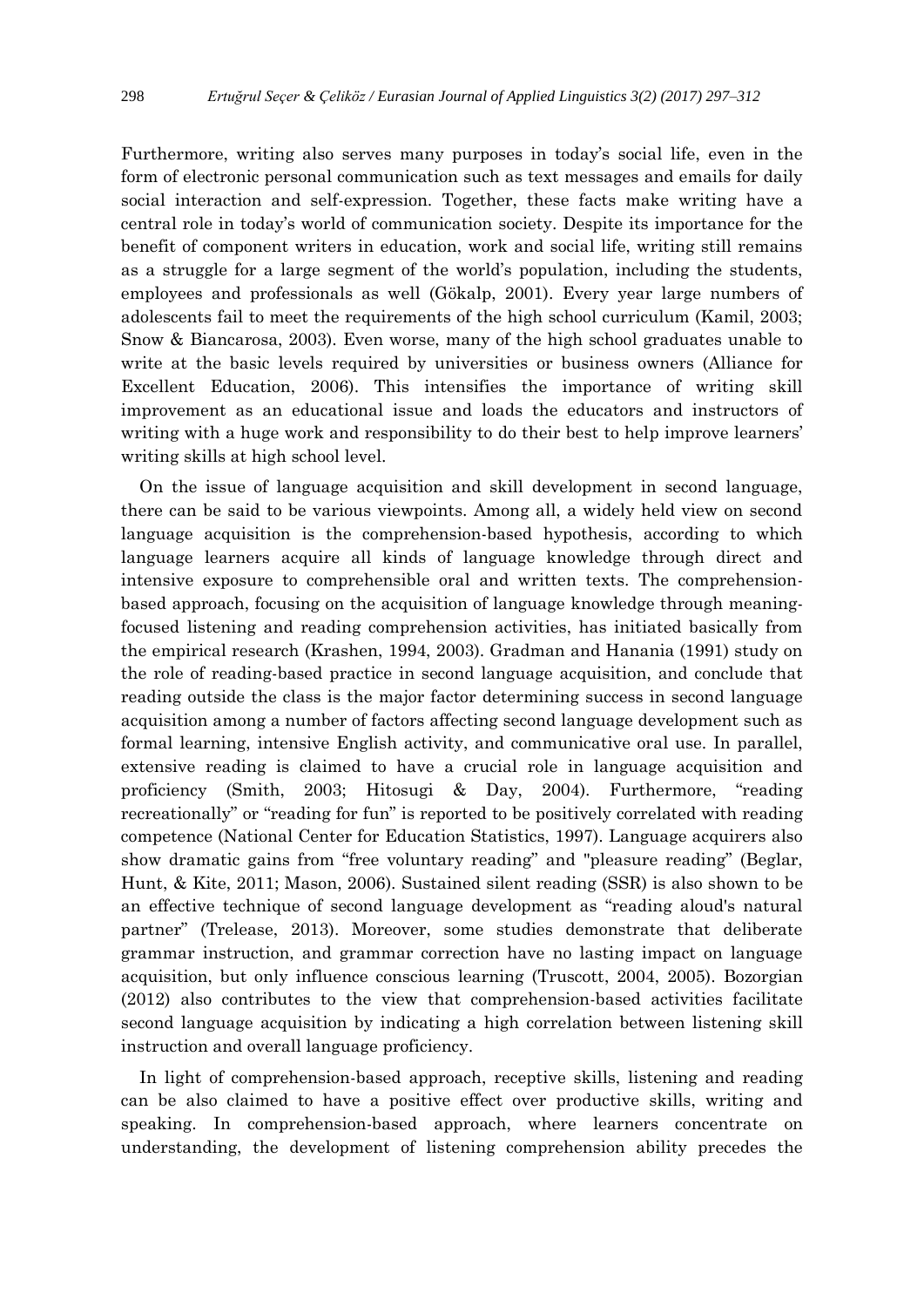development of speaking ability, and fluent reading of age and level appropriate texts facilitates the development of composition skills (Paribakht & Wesche, 1993). In other words, receptive knowledge and development in receptive skills, which are listening and reading, will form the basis to produce utterances and result in development of productive skills, writing and speaking in the language In his study on the effect of listening skill instruction over the improvement of composition, Berninger (2000) points out a high correlation between the improvement of narrative and expository composition through listening instruction since the participants between 1st and 6th grades show a significant improvement in spelling through aural skill instruction. Moreover, Shanahan (2006) emphasizes the relationship between listening and writing skill improvement in his discussion on the impact of listening skill instruction on writing development.

In addition to the research on behalf of the positive effect of receptive skills practice over productive skills improvement, Fountas and Pinnell (2001) put the emphasis on "the interconnectedness of reading and writing" and claim it to be "profound and inescapable" (p. 6). According to them, using reading and writing together in a harmony can enable learners to improve in the complementary processes of reading and writing as they work to reflect themselves through the meaning they construct. Along with the positive effect of comprehension-based instruction in language acquisition, does specific writing skill instruction play any role on writing skill improvement on upper intermediate or advanced level students? When it comes to improving writing skill, according to A Guide to Effective Instruction in Writing (2005), specific instruction on writing can be said to be the basic instrument to teach students "to use to express their thoughts, feelings, and judgements about what they have read, seen, or experienced" (p. 12). As students continue to develop an understanding of the writing process, different text forms and genres, teachers should provide explicit instruction that will support students to express themselves more confidently and effectively. To teach students to communicate thoughts and experiences by writing clearly and creatively, writing teachers need to provide effective instruction in understanding the writing process, understanding the elements of writing, understanding audience, purpose, and form for writing and applying higher-order thinking skills (p. 13). Besides, Graham (2008) emphasizes that effective writing practices and specific writing teaching techniques have a proven record of success in enhancing students' writing on multiple occasions and he provides recommendations for teaching writing dedicating time to writing, with writing occurring across the curriculum, and involve students in various forms of "writing over time, increasing students' knowledge about writing, fostering students' interest, enjoyment, and motivation to write, helping students become strategic writers, teaching basic writing skills to mastery, taking advantage of technological writing tools, and finally using assessment to gauge students' progress and needs" (p. 2).

In addition, Graham and Perin (2007) present 11 elements of effective writing skill instruction as a result of their meta-analysis, performed to determine which elements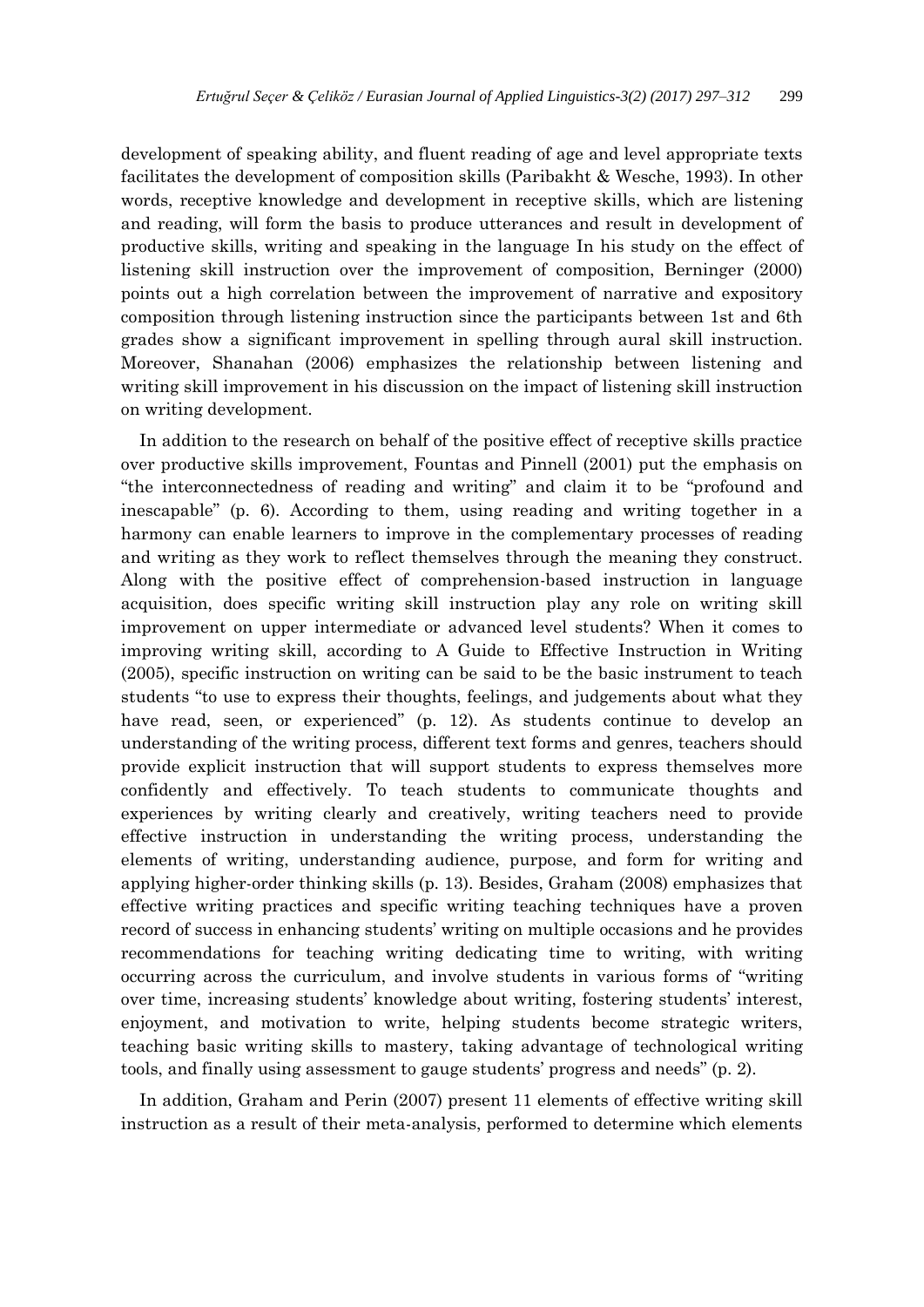of existing instructional methods, used in adolescent writing skill instruction are reported to be effective by research, and identify them as follows:

- Writing Strategies; teaching students strategies for planning, revising, and editing their compositions
- Summarization; explicitly and systematically teaching students how to summarize texts
- Collaborative Writing; using instructional arrangements in which adolescents work together to plan, draft, revise, and edit their compositions
- Specific Product Goals; assigning students specific, reachable goals for the writing they are to complete
- Word Processing; employing computers and word processors as instructional supports for assignments
- Sentence Combining; teaching students to construct more complex, sophisticated sentences
- Prewriting; engaging students in activities designed to help them generate or organize ideas
- Inquiry Activities; engaging students in analyzing immediate, concrete data to help them develop ideas and content for a particular writing task
- Process Writing Approach; interweaving a number of writing skill instructional activities in a workshop environment that stresses extended writing opportunities, writing for authentic audiences, personalized instruction, and cycles of writing
- Study of Models; providing students with opportunities to read, analyze, and emulate models of good writing
- Writing for Content Learning; using writing as a tool for learning content material (p. 11).

Among these 11 key elements, process writing skill instruction serves as the backbone for effective writing skill instruction. Process writing skill instruction should also be characterized by extensive opportunities for writing, writing for authentic audiences and purposes, engaging in cycles of planning, translating, and reviewing, personal responsibility and ownership of writing projects, self-reflection and evaluation, supportive writing environment; and individualized assistance and instruction (Troia, 2014).

In light of the research on behalf of the effect of comprehension-based instruction and of specific writing skill instruction over writing skill development, the present study aims to assess the role of Essay Writing Course, given along with a comprehension based program, on the writing performance of the foreign language learners at high school level. In other words, the present research basically focuses on this central question: Along with the positive effect of comprehension-based instruction in language acquisition, does specific writing skill instruction play any role on writing skill improvement of upper intermediate or advanced level high school students? Investigating the effect of Essay Writing course on the writing skill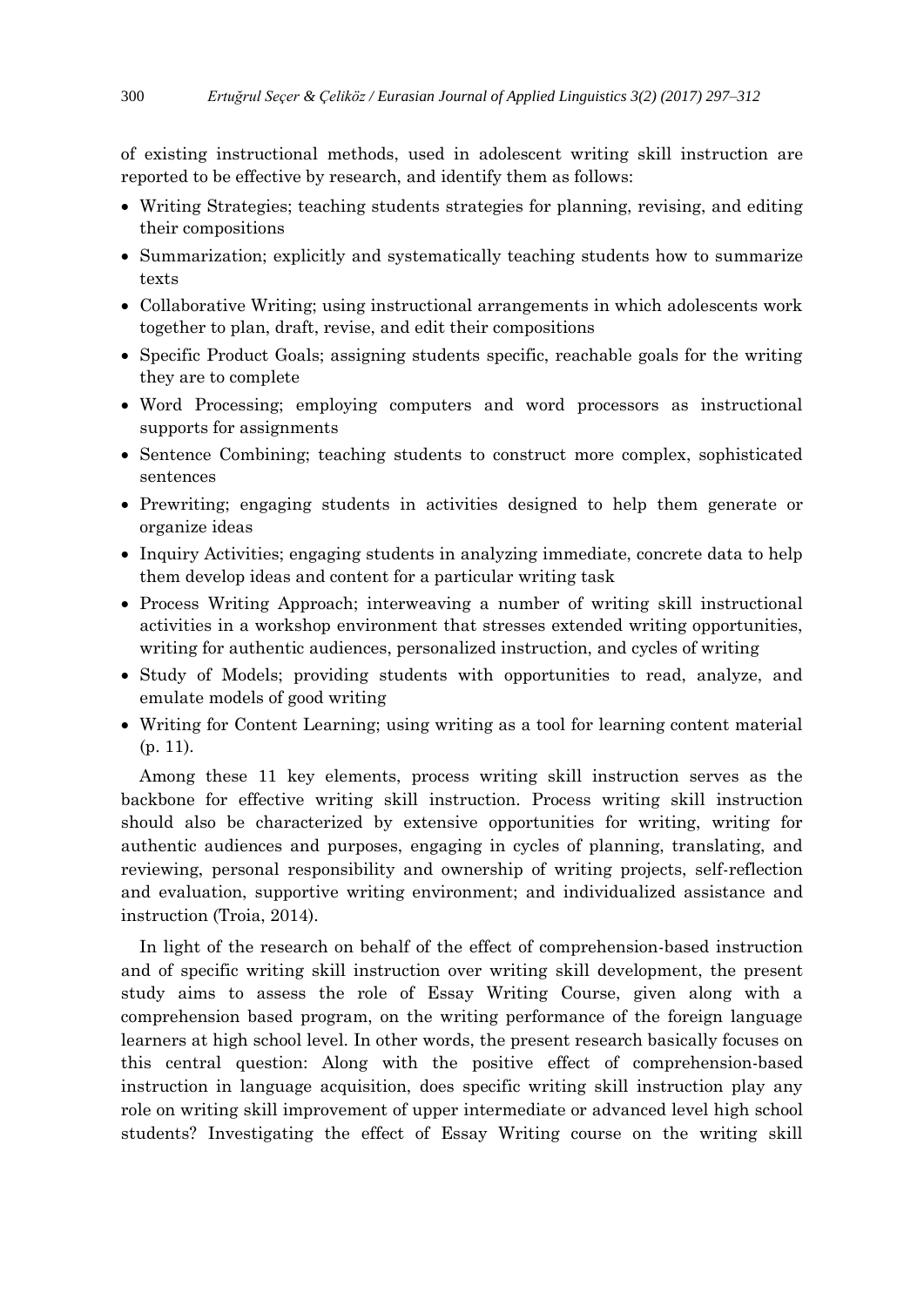development of high school students, the present research also intends to prove the following hypothesis:

- Comprehension-based instruction has a positive effect on the writing skill improvement of high school students who do not take any writing skill instruction. (There is an increase in between the pre- and post-tests of control group; 12th graders of 2014-2015 academic year.)
- Essay Writing Course, given along with comprehension based instruction has a positive effect on the writing skill improvement of high school students. (There is an increase in between the pre- and post-tests of experimental group; 12th graders of 2015-2016 academic year, before and after taking Essay Writing Course.)
- Essay Writing Course, given along with comprehension based instruction contributes more to the students' writing skill improvement than a mere comprehension-based instruction with no emphasis on writing skill instruction. (Experimental group is more successful than control group in terms of post-tests' and achievement levels' comparison.

# **2. Method**

This study is a quantitative research conducted in true experimental design. The study was carried out on all sections of 12th grade students and the former graduates of a state boarding high school. One experimental and one control group each containing 202 12th grade students formed the subjects of the study. The experimental group consists of 12th grade students in 2015-2016 educational year whereas the control group were the former graduates in the previous academic year of 2014-2015. The subjects in both experimental and control groups all came from standard state secondary schools where they took three hours of English education for three years in which the lessons were done as grammar rule teaching and memorization of the vocabulary. In parallel, members of both groups had similar educational background from the previous grades in this high school. The same number of hours of education per week (18 hours per week) was allotted for both groups. Besides, the educational facilities at the school were at the service of both groups. In addition, they also studied and lived in similar environment during and after the lessons. The ages of the group members were identical too; they are all 16-17 years old. The researcher herself was the instructor of both experimental and control groups. As a common procedure, all students were given a test of proficiency at the beginning of the year. All the classes in both groups can be said to be formed homogeneously.

Working as an instructor of English at this state high school, the researcher prefers to narrow down the population to this state high school as it is impossible to reach all high school students. The researcher and the facilitator of the study carries out the research on 12th grade students who undertake Essay Writing Course, specified on writing skill instruction and practice. Being an instructor of 12th graders, the researcher can easily get in touch with and carry out the experimental research on her own students. The researcher's using convenience sampling technique in selecting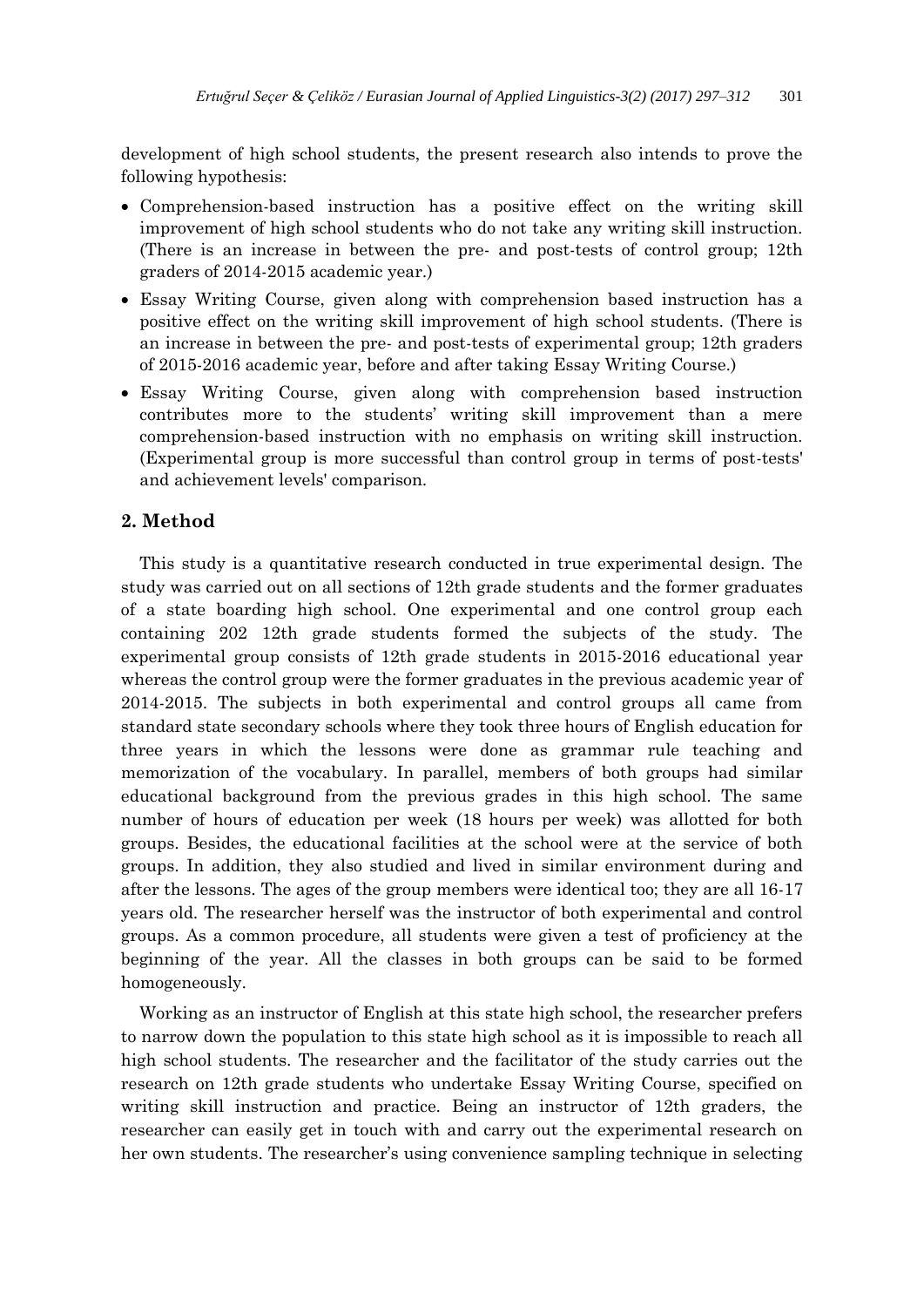the subjects of this experimental research to eliminate the difficulty of time may be considered as the only limitation of the study.

For the validity and reliability of the study, several tests are applied on the pre-test conducted on the experimental group. To test face and content validity of the writing exam employed as pre-test, three instructors of English who are also experienced in teaching writing are asked to fill out a short questionnaire in 5 point Likert scale form. The questionnaire consists five questions about the validity of the exam which are as follows: "The exam is comprehensive enough in measuring the objectives of the course.", "Each question in the exam reflects the writing objectives.", "The time given in the exam is adequate.", "There is adequate number of questions.", and "I feel the assessment is an adequate measure of writing ability". A basic statistical study based on correlation among three experts' views shows that there is a high correlation among three experts' views (p=0,78), therefore the exam can be said to be highly valid. To test intra-rater reliability, Essay Writing Exam, applied as pre-test is evaluated again by another instructor of English. The initial results from the evaluation of the Essay Writing course instructor who is also the facilitator of the study is compared with the results from the second evaluation of another instructor of English, and a high correlation is found in between  $(p=0,71)$  which proves that the achievement test has intra-rater reliability. To test predictive validity as criterion-related validity, linear regression analysis is applied on pre-test and OPT-Oxford Placement Test which is a proficiency test in English. As the result of the relation analysis high regression is found  $(r=0.74)$  which means that the Essay Writing exam is a meaningful predicator of the general English proficiency test,  $\text{OPT}$  (R=0,859,  $R^2=0,738, p<0.01$ ).

In the state high school, where the present study is conducted, Foreign Language Department principally and basically puts the emphasis on comprehension-oriented instruction, based on comprehensible input in the form of listening and reading practices in all four grades' English lessons. Mere rhetorical lessons on writing skill instruction, which are "Composition Writing" and "Essay Writing" are given in two terms, only in 12th grade. In the control group, a complete comprehension-based approach is applied in language teaching. In other words, the purpose of English course in control group is to present as much comprehensible input as possible in a completely stress and anxiety free environment. Therefore, the control group took 12 hours of listening practice, usually in the form of listening comprehension exercises or in natural conversations about daily matters. In addition to these listening activities in class, the teachers of the control group give the students 6 hours of free reading in class which is called as sustained silent reading sessions. Apart from all these, writing practice was totally absent in the language classes of control group. Thus, students had no formal writing practice or writing skill instruction. The pre-test was conducted on control group in the beginning of the 2nd term of 2014-2015 academic year whereas the post-test is conducted at the end of 2014-2015 academic year in which the students receives no writing skill instruction, apart from comprehension-based instruction. In the experimental group, the researcher assumes that language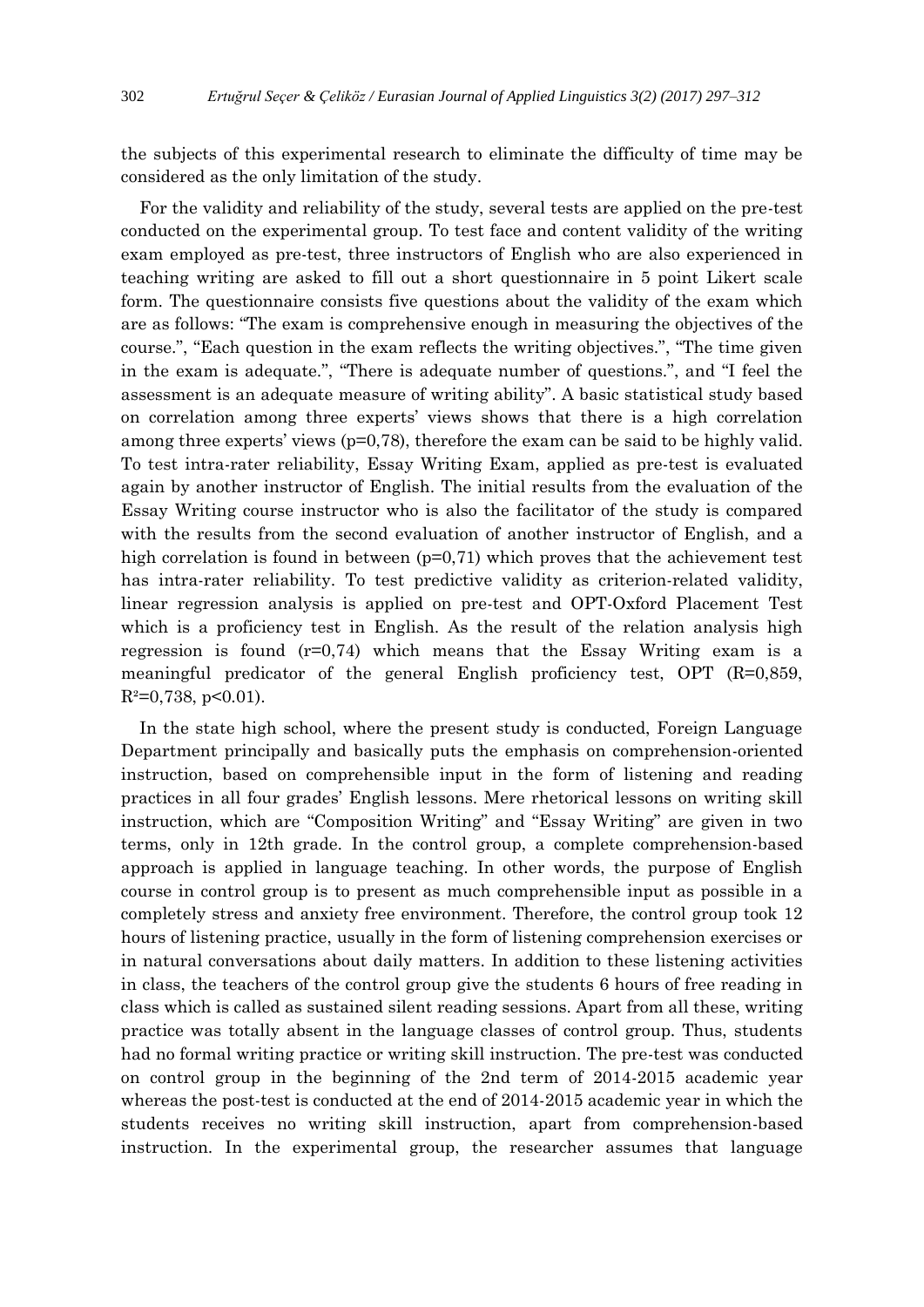learning is a conscious process of rule learning through practice and applies an explicit and intensive instruction of writing in 8 hours per week. The instructor and the researcher goes over each Essay Type, explained in the textbook, "Writers at Work", gives sample essays to demonstrate and explains the process and principles of essay writing. The instructor applies process writing through writing cycles. In each essay type, the instructor presents the principles in the main stages as preparing outline, forming the thesis statement, determining the scope of the essay, organizing the essay in three parts as introduction, body and conclusion, forming the first draft, peer check, forming the final draft, and progress check. Throughout the lesson, the instructor also gives the students the chance of discovering the features of the objective essay type in group work, revising the newly learned essay writing principles through their friends' writing mistakes in peer work, and of assessing their own progress in between first and final draft of writing. During all writing process, the instructor also provides guidance for the students to write accurately. The writing skill instruction is carried out along with comprehensible skill practice with sustained silent reading sessions and listening practices in 4 hours each. In addition, she focuses on form and correct production of the structures in students' writings in a separate 2-hour grammar course every week. This treatment is carried out in 17 weeks all throughout the 2nd term of 2015-2016 academic year. The pre-test on experimental group is conducted before any writing skill instruction is given in the beginning of 2015-2016 academic year whereas the post-test is conducted after the experimental group students undertake Essay Writing Course at the end of the academic year. Table 1 summarizes the difference in treatment between the two groups.

| Activities (18 class)<br>hours/week) |                          | Control Group | Experimental Group |
|--------------------------------------|--------------------------|---------------|--------------------|
| During Classes                       | Grammar                  | 0             | $\overline{2}$     |
|                                      | Listening                | 12            | 4                  |
|                                      | Writing                  | 0             | 8                  |
|                                      | Sustained Silent Reading | - 6           | 4                  |

|  | Table 1. Average Amount of Activities during Classes |  |  |
|--|------------------------------------------------------|--|--|
|--|------------------------------------------------------|--|--|

The Statistical Package for Social Sciences (SPSS) was used for the analysis of the data obtained during the research. T statistics (t- test) were computed in accordance with the objectives of the study. Independent sample t-tests are used to test if two pre-tests are equal according to the mean scores or if there is a significant difference in between. In addition, paired sample t-tests are conducted in between the pre- and post-tests applied on experimental and control groups, to calculate the achievement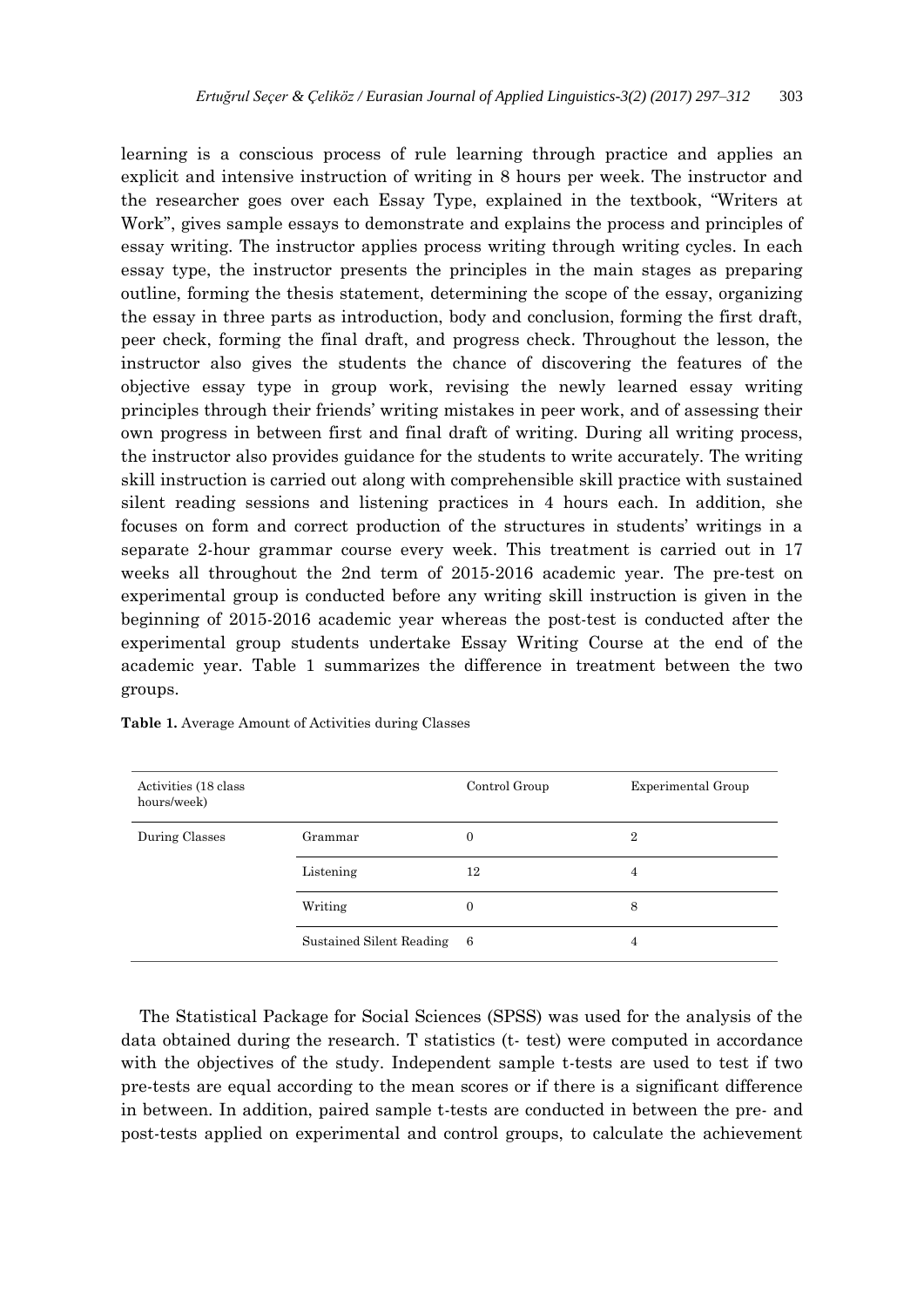levels of the groups. Finally, to compare the achievement levels, a final independent ttest is conducted in between the achievement of both groups. All the results are interpreted according to the level of significance  $(p<0.05)$ . The experimental design employed through the study is shown in Table 2.

Table 2. True Experimental Design

| Study Groups                                          | Pre-test                  | Treatment                                                            | Post-test                 |
|-------------------------------------------------------|---------------------------|----------------------------------------------------------------------|---------------------------|
| Experimental Group<br>12th grades in $2015$ -<br>2016 | 1st Essay Writing<br>Exam | <b>Essay Writing Instruction</b>                                     | 3rd Essay<br>Writing Exam |
| Control Group<br>Graduates of 2014-2015               | 1st Writing Exam          | Comprehension-based Instruction<br>with no Writing Skill Instruction | 3rd Writing<br>Exam       |

## **3. Results**

In the first phase of the research, an independent t-test is conducted to find out if the pre-tests applied on both groups in the beginning of each academic year are equal or if there is a significant difference in between. The results are shown in Table 3.

Table 3. Independent T-test Results related to the Comparison between 1st Writing Exam Scores (Pretests) of Experimental and Control Group

| Groups       | N   | x     | sd    | $x_1x_2$ | df  | t            | P | Significance |
|--------------|-----|-------|-------|----------|-----|--------------|---|--------------|
| Control      | 138 | 62.58 | 10.57 | 0.34     | 274 | $-0.23$ 0.81 |   | $\star$      |
| Experimental | 138 | 62.92 | 13.45 |          |     |              |   |              |
| P<0.05       |     |       |       |          |     |              |   |              |

According to the results of independent t-test conducted in between the pre-tests of experimental and control groups, as it can be clearly seen in Table 3, the pre-test score of control group on writing achievement is  $\bar{x}_1$  = 62.58 and that of experimental group is  $\dot{x}_2$  = 62.92. The difference in between the writing scores of control and experimental group students  $\bar{x}_1 - \bar{x}_2 = 0.34$  is not found significant at a confidence level of  $\alpha$ =0.05 [t (274) = 0.23; p<0.05]. As there is no significant difference in between the writing scores of control and experimental groups, it apparently means that the pretests applied on control and experimental groups can be said to be equal. So, further research can be applied to test the indicated hypothesis.

The first hypothesis in the research is "Comprehension-based instruction has a positive effect on the writing skill improvement of high school students who do not take any writing skill instruction". In other words, "There is an increase in between the pre- and post-tests of control group (12th graders of 2014-2015 academic year)". To test this hypothesis, a paired sample t-test is conducted between pre- and post-test which are the 1st and 3rd Essay Writing exams of control group students, the 12th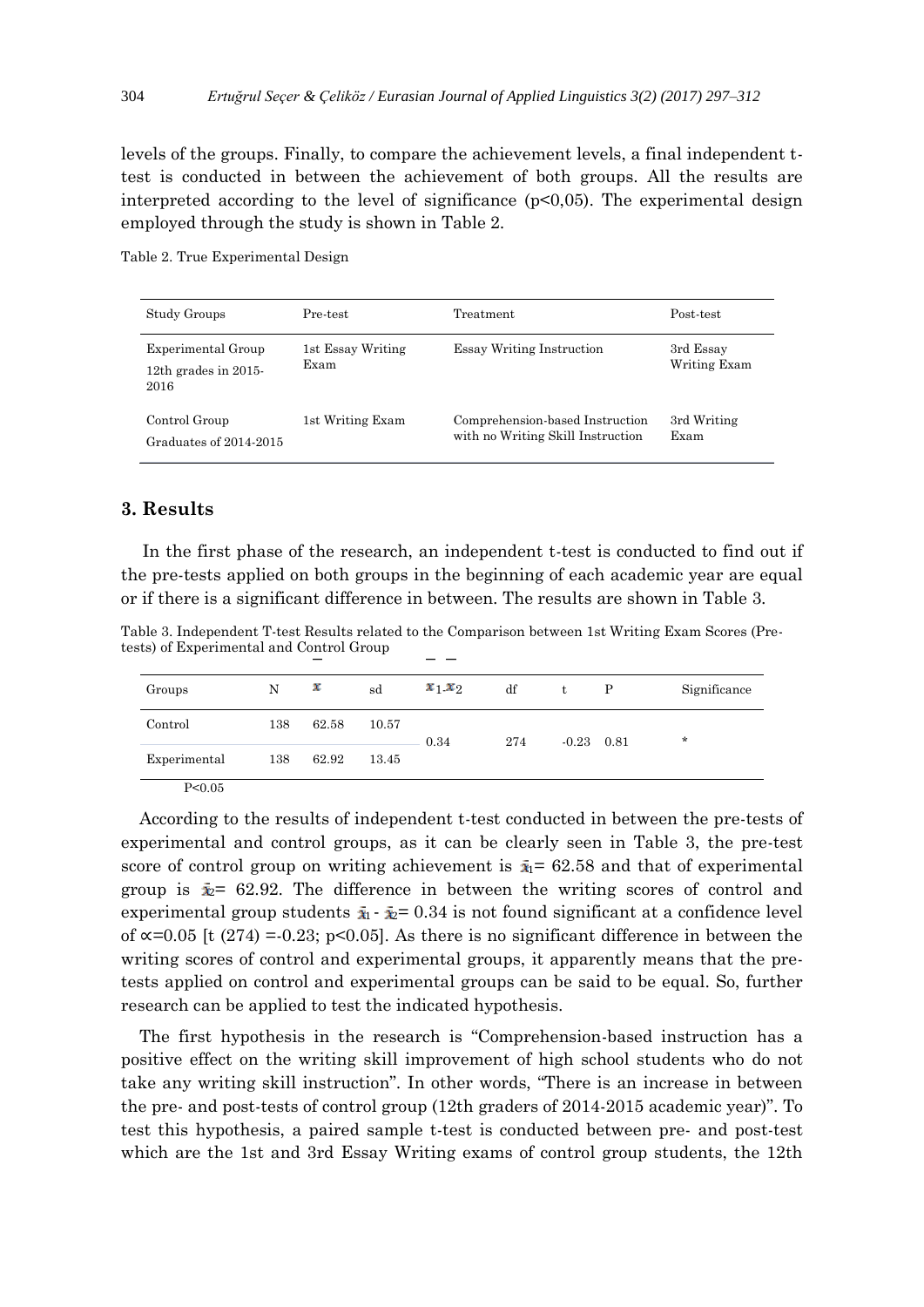graders of 2014-2015 academic year, who do not undertake any writing skill instruction, apart from comprehension-based instruction. The results of the analysis of paired sample t-test on control group are shown in Table 4.

**Table 4.** Paired Sample T-test Results related to the Comparison between the 1st and 3rd Essay Writing Exam Scores (Pre- and Post-tests) of Control Group

| Groups    | N   | x     | sd    | $\bar{x}_1 \bar{x}_2$ | df  | t | P              | Significance |
|-----------|-----|-------|-------|-----------------------|-----|---|----------------|--------------|
| pre-test  | 138 | 62.58 | 10.57 |                       |     |   |                | $\star$      |
| post-test | 138 | 67.24 | 12.02 | 4.66                  | 137 |   | $-3.42$ 0.0007 |              |
| P<0.05    |     |       |       |                       |     |   |                |              |

According to the results of paired sample t-test conducted in between the pre-test and post-test of control group, the pre-test score of control group on writing achievement is  $\bar{x}_1$  = 62.58 whereas post-test score is  $\bar{x}_2$  = 67.24. The difference in between pre- and post-test scores  $\bar{x}_1 - \bar{x}_2 = 4.66$  is found significant at a confidence level of  $\infty$ =0.05 [t (137) = 3.42 p<0.05]. This result, indicating an increase in the writing scores of control group students proves the first hypothesis. The significant increase in between the first and the last writing exam scores of the students who do not take Essay Writing Course can be said to indicate that regular comprehension-based instruction with no specific emphasis on writing skill instruction or writing skill practice has also a positive effect on the writing skill development of students.

The second hypothesis of the study is "Essay Writing Course, given along with comprehension based instruction has a positive effect on the writing skill improvement of high school students". In other words, "There is an increase in between the pre- and post-tests of experimental group (12th graders of 2015-2016 academic year, before and after taking Essay Writing Course)". To test this hypothesis, a second paired sample t-test is conducted in between pre- and post-test which are the 1st and 2nd Writing Exam applied on the experimental group students, the 12th graders of 2015-2016 academic year, who undertake the Essay Writing Course, along with comprehension-based instruction. The results are demonstrated in Table 5 as follows.

|           |     | _     |       |               |     |         |          |              |
|-----------|-----|-------|-------|---------------|-----|---------|----------|--------------|
| Groups    | N   | x     | sd    | $x_1$ , $x_2$ | df  | t       | P        | Significance |
| pre-test  | 138 | 62.92 | 13.45 | 9.42          | 137 | $-5.56$ | < 0.0001 | $\ast$       |
| post-test | 138 | 72.34 | 14.66 |               |     |         |          |              |

**Table 5**. Paired Sample T-test Results related to the Comparison between the 1st and 3rd Essay Writing Exam Scores (Pre- and Post-tests) of Experimental Group

P<0.05

According to the results of paired sample t-test conducted in between the pre-test and post-test of control group, the pre-test score of control group on writing achievement is  $\bar{x}_1$  = 62.92 whereas post-test score is  $\bar{x}_2$  = 72.34. The difference in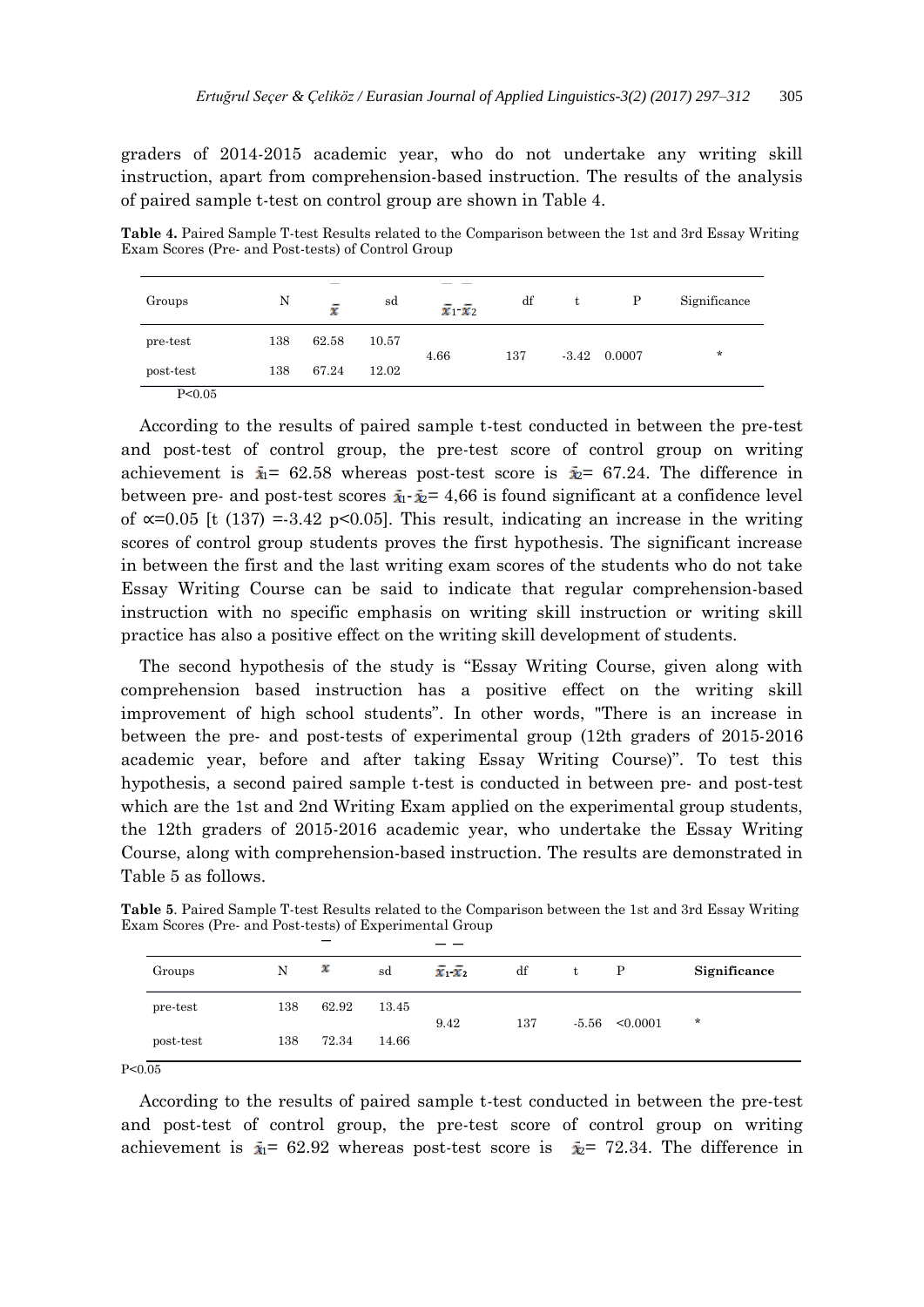between pre- and post-test scores  $\bar{x}_1 - \bar{x}_2 = 9.42$  is found significant at a confidence level of  $\alpha$ =0.05 [t (137) =-5.56; p<0.05]. This result, showing an increase in the writing scores of experimental group students can prove the first hypothesis. It can be concluded that the treatment, the Essay Writing Course based on writing skill instruction which is carried out in between pre- and post-tests leads to a significantly positive effect on writing skill development and success of the students.

The third hypothesis is "Essay Writing Course, given along with comprehension based instruction contributes more to the students' writing skill improvement than a mere comprehension-based instruction with no emphasis on writing skill instruction". In brief, "Experimental group is more successful than control group in terms of posttests' and achievement levels' comparison". This hypothesis also means Essay Writing Course, along with comprehension-based instruction contributes more to the students' writing skill improvement than mere comprehension-based instruction with no writing skill instruction does. Therefore, it is the core hypothesis of the study which is basically focused on. In the research, this very important hypothesis is tried to be proven in two procedures; an independent t-test between the post-tests of experimental and control groups and another independent t-test in between the achievement levels of both groups. Table 6 shows the results of the independent t-test conducted in between the post-tests of experimental and control groups.

| Groups    | N   | а     | sd    | $\dot{a}$ $\dot{a}$ $\dot{b}$ | df  | t       | P      | Significance |
|-----------|-----|-------|-------|-------------------------------|-----|---------|--------|--------------|
| pre-test  | 138 | 67.24 | 12.02 | 5.0                           | 274 | $-3.15$ | 0.0017 | $\star$      |
| post-test | 138 | 72.34 | 14.66 |                               |     |         |        |              |

**Table 6.** Independent Sample T-test Results related to the Comparison between Final Writing Exam Scores (Post-tests) of Experimental and Control Groups

According to the results of independent t-test conducted in between the post-tests of experimental and control groups, the post-test score of control group on writing achievement is  $\dot{x}_1 = 67.24$  and that of experimental group is  $\dot{x}_2 = 72.34$ . The difference in between the writing scores of control and experimental group students  $\bar{x}_1 - \bar{x}_2 = 5.10$ is found significant at a confidence level of  $\alpha$ =0.05 [t (274) =-3,15; p<0.05]. The results show that the post-test scores of experimental groups are significantly higher than the post-test scores of control group. Therefore, it can be said to prove that Essay Writing instruction which is the mere difference in treatment on both groups leads to a better improvement and an apparent success in writing skill.

As an independent-t test between the post-tests of the groups cannot be meaningful enough to indicate that experimental group is significantly more successful than control group, a second independent t-test in between the achievement levels of the groups is conducted along with the comparison of the post-test scores. This second ttest between the achievement levels of the groups also attempts to prove the core hypothesis of "Experimental group having Essay Writing instruction is more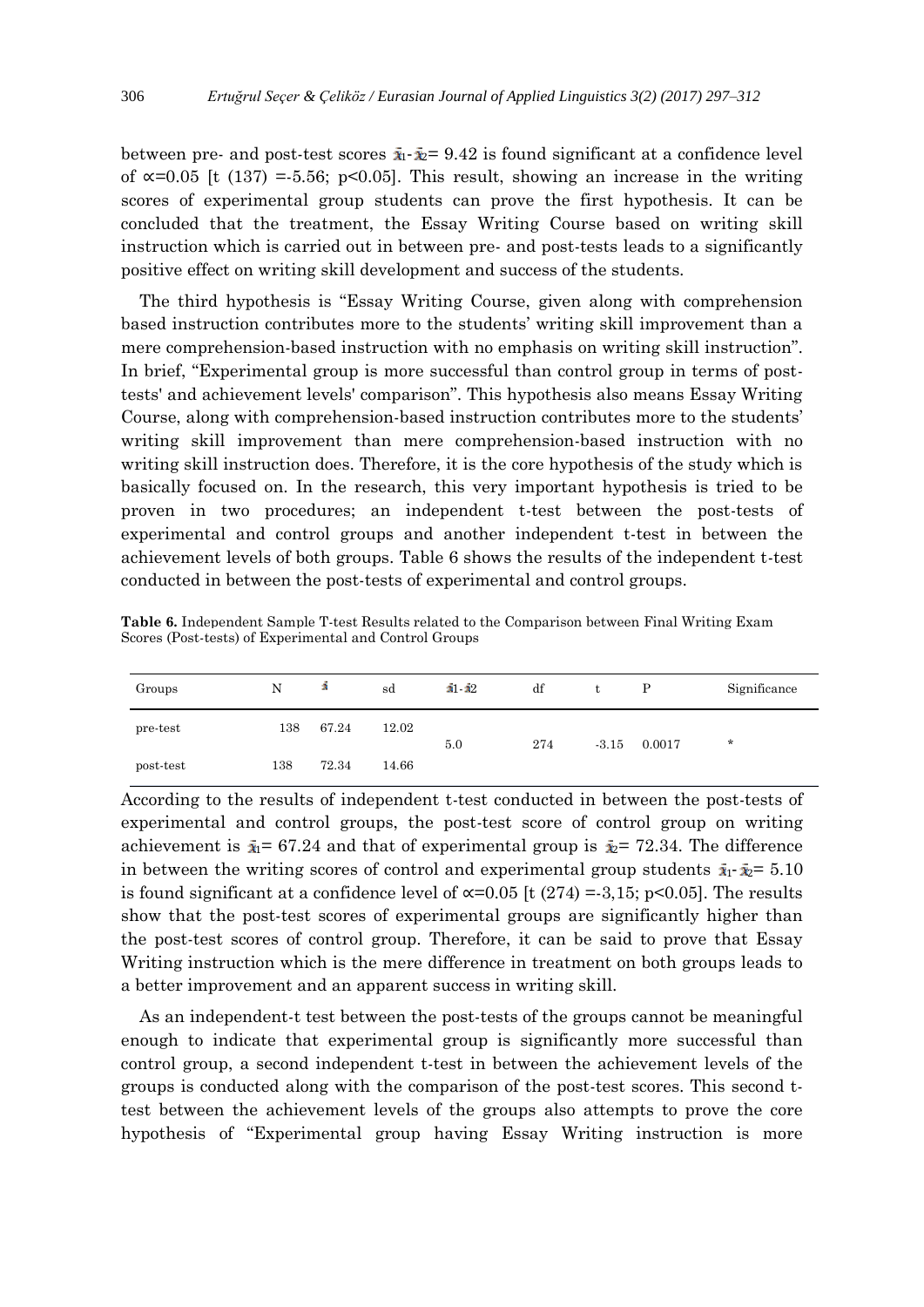successful than the control group receiving a comprehension-based instruction, but no specific instruction on writing".

**Table 7**. Independent Sample T-test Results related to the Comparison between the Achievement Levels of Experimental and Control Groups

| Procedures           | N   | x    | sd    | $\overline{x}$ $\overline{x}$ | df  | t | P              | Significance |
|----------------------|-----|------|-------|-------------------------------|-----|---|----------------|--------------|
| Experimental         | 138 | 9.42 | 19.52 | 4.76                          | 271 |   | $-2.50$ 0.0012 | $\star$      |
| Control              | 138 | 4.66 | 10.74 |                               |     |   |                |              |
| $\sim$ $\sim$ $\sim$ |     |      |       |                               |     |   |                |              |

P<0.05

According to the results of independent t-test conducted in between the achievement levels of experimental and control groups, the achievement of experimental group is  $\bar{x}_1$  = 9.42. Achievement of control group is  $\bar{x}_2$  = 4.66. The difference in between achievement levels of experimental and control group students  $\bar{x}_1$ -  $\bar{x}_2$ = 4.76 is found significant at a confidence level of  $\alpha$ =0.05 [t (271) =-2.50; p<0.05]. The results show that the achievement of experimental group is significantly higher than the achievement of control group. This final comparison between the achievement levels of the groups apparently indicates that the experimental group is more successful than the control group in terms of the students' achievement level in writing exam scores. Thus, it can be said to prove for the second time that Essay Writing instruction along with comprehension-based instruction leads to a better improvement and success in writing skill rather than mere comprehension-based instruction with no special emphasis and instruction on writing skill.

#### **4. Discussion**

Writing skill is one of the key components of language learning not only in educational but also in social life for lifelong learners (Inal, 2006). However, many researchers indicate the unfortunate fact that teaching and learning writing skill is rather a struggling period in the world and our country (Deniz, 2000). The challenging nature of learning and improving writing skill has led to numerous educational researchers on how to teach writing and maintain writing skill improvement. Two distant viewpoints on the issue of writing skill development are presented within the scope of this research. The control and experimental groups, as the representatives of these views are compared and analyzed in true experimental design in the present study.

The first view claims that a comprehension, and receptive skill (reading and listening) based instruction is the way to success in language acquisition and proficiency (Bozorgian 2012; Gradman & Hanania, 1991; Hitosugi & Day 2004; Krashen 1994, 2003; Smith, 2003), including writing skill improvement (Berninger 2000; Paribakht & Wesche, 1993; Shanahan 2006). In the study, this first view is represented by the control group students, who were the graduates of the state high school, where the study takes place, in the previous academic year of 2014-2015, and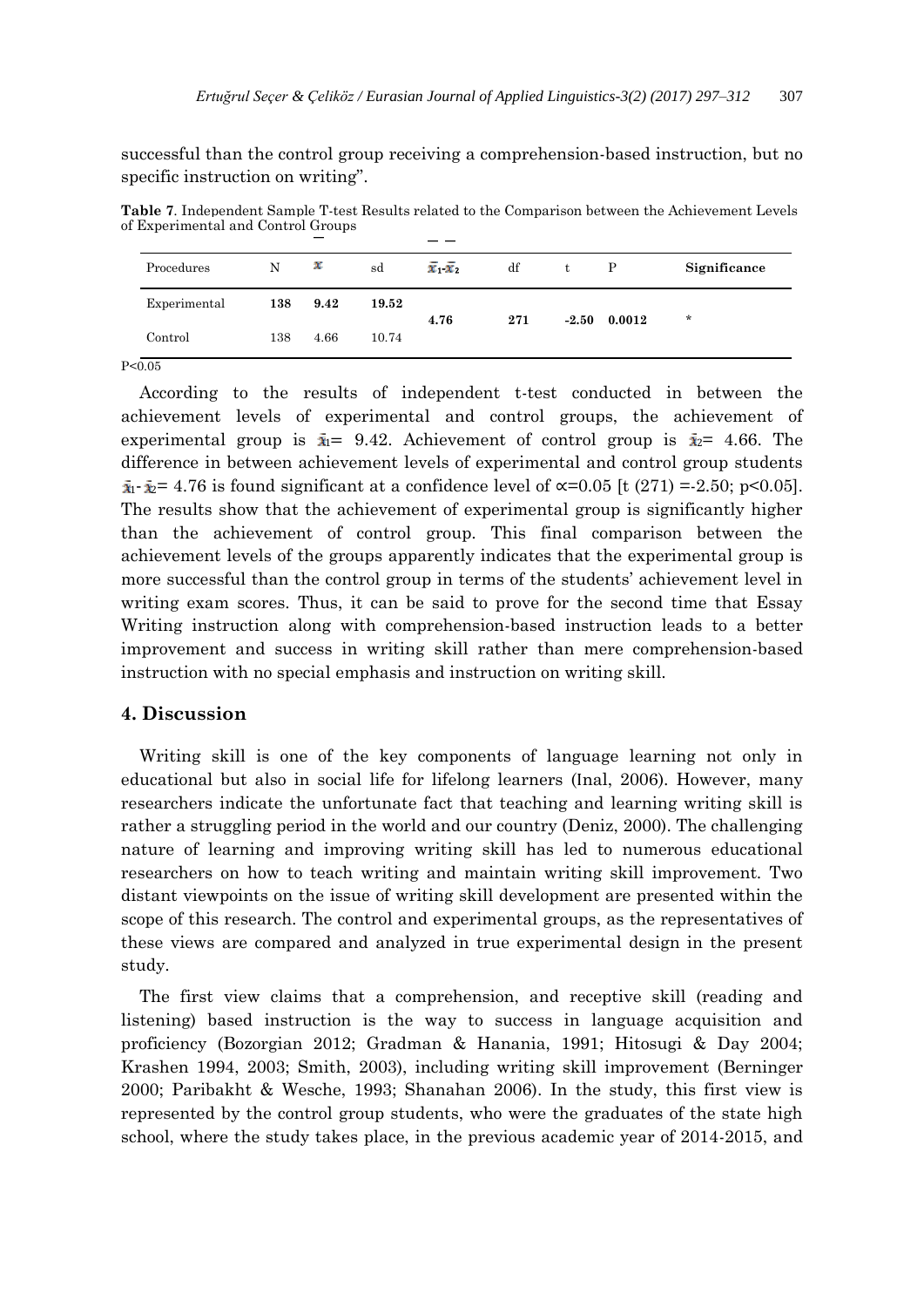who did not receive any rhetorical instruction on writing, apart from comprehensionbased instruction with listening and reading practice. In accordance with the view of Mason (2006), Beglar, Hunt and Kite (2011), and Trelease (2013) on behalf of the positive effect of free pleasure reading on overall language proficiency and skill improvement, control group is subjected to excessive amount of reading for pleasure, in 2-hour silent reading sessions. Control group did not receive any instruction on grammar or writing skill, apart from comprehension-based instruction, emphasizing excessive comprehensible input in the form of listening and reading skill practice, completely free from any deliberate teacher or peer correction (Truscott, 2004, 2005). In the scope of the present study, the paired sample t-test, applied on pre- and posttests of control group indicates a significant increase, therefore contributes to the studies on behalf of the positive effect of comprehension-based instruction over writing skill improvement.

The second view puts the emphasis on writing skill instruction and teaching writing rules for writing skill improvement, (Graham, 2008; Graham & Perin, 2007). In the study, this view is represented by the experimental group students, who are the 12th graders of 2015-2016 academic year and who take the 8-hour Essay Writing Course along with the school's comprehension-based policy in foreign language teaching. In parallel to the studies of Pantier (1999), Saddler and Graham (2005), a supplementary Grammar Course, which is based on sentence combining, to teach students construct more complex and sophisticated sentences in upper levels, instead of traditional grammar, is given in a separate 2-hour lesson, along with the Essay Writing Course. The experimental group undertakes Essay Writing Course as specific writing skill instruction, along with comprehension-based instruction and reading skill practices in parallel with the view of Fountas and Pinnell (2001) who believe in the "interconnectedness" of reading and writing skills in language development. In the beginning of each Essay Writing lesson, the instructor, the researcher as well, teaches her students the objective essay type writing strategies for planning, revising, and editing their writings, in accordance with the studies of Walser (2000), Troia and Graham (2002), De La Paz (2005), and Graser (2005). All through out every Essay Writing lesson, she also employs process writing approach, supported by the work of Reimer (2001) and Troia (2014), according to which she renders writing activities in a way to create a workshop and supportive writing environment in which the students get the chance of having personal responsibility of their own writing projects, making self-reflection and evaluation, and receiving individualized assistance and instruction. Within process writing approach, she also guides her learners write independently and form their first draft of writing on their own with direct grammatical or organizational correction when needed as it is suggested by Fearn and Farnan (2005). Beside this individual type of instruction, with which each student can have the chance of writing, and then evaluating his progress on his own, the instructor also gives her students the opportunity to work in peers or groups, to revise, to edit, and to learn from each other's writing mistakes under a collaborative writing instruction, recommended by Yarrow and Topping (2001), and Boscolo and Ascorti (2004).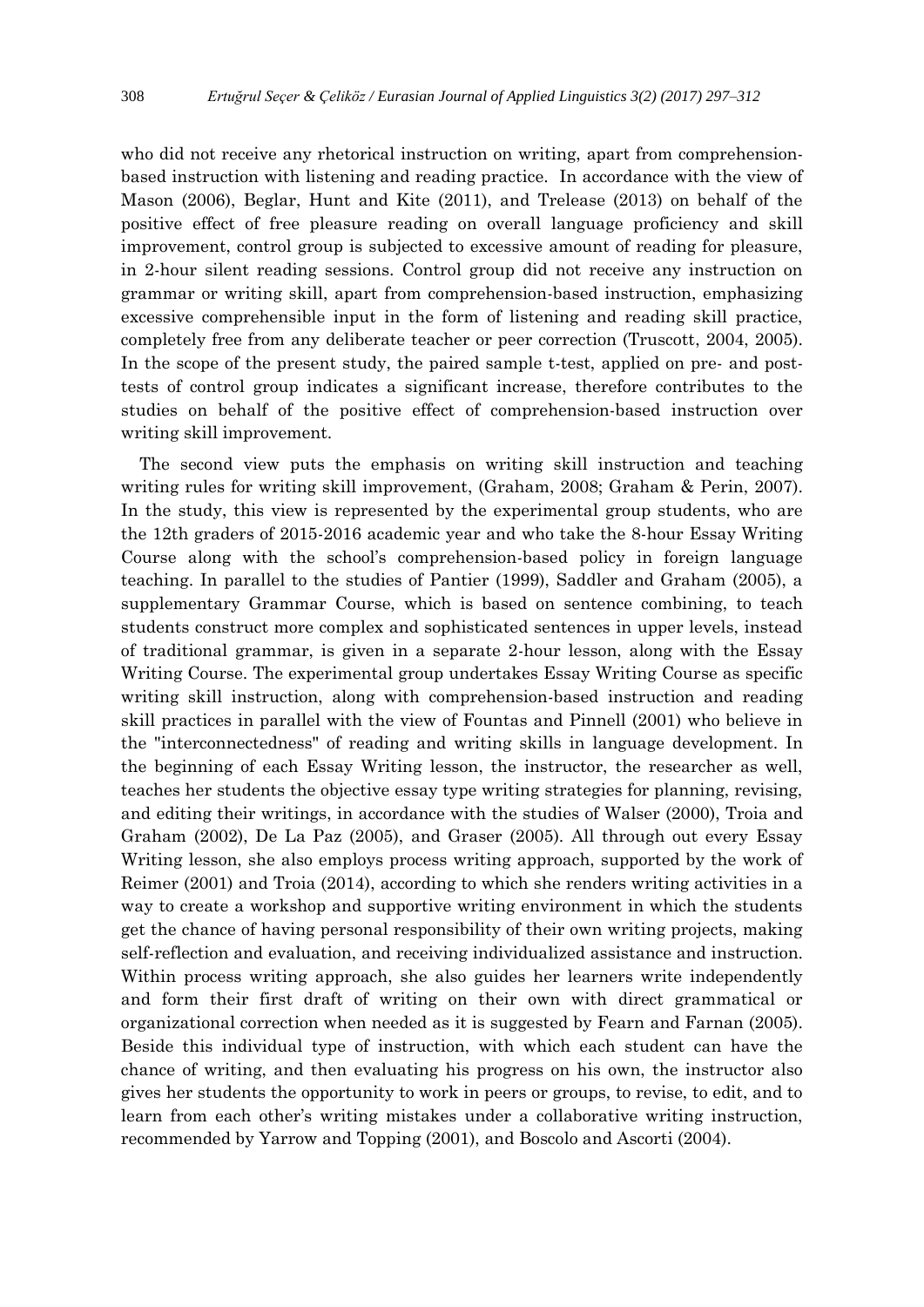# **5. Conclusions**

In the scope of the present study, a series of independent t-tests and paired sample t-tests are conducted to make a comparison in between the writing scores and achievement levels of the experimental and control groups before and after the treatment of Essay Writing Course, along with comprehension-based instruction. As a result of all the independent and paired sample t-tests carried out through the study, it can be concluded that the experimental group, given the Essay Writing Course is significantly more successful than the control group, not given any specific writing skill instruction, apart from comprehension-based instruction. Within the analysis of paired sample and independent t-tests, as the central focus and the basic conclusion of the study, it can be claimed that Essay Writing Course has a positive effect over the writing skill development of high school students. In addition to a regular instruction, based on writing strategies and process writing in Essay Writing Course, the researcher's constant effort to create a writing workshop and a friendly and supportive writing environment that provides students with the opportunity of working individually, and collaboratively in peers and in groups in which they can brainstorm, plan, organize, write, assess, evaluate, and observe their overall progress, can be said to be the key factor that leads to success in experimental group students' writing performance.

According to the results, derived from the analysis of the tests, the most important points that can also be concluded are listed as follows:

- The high school students who are high-intermediate or advanced level learners of English can benefit from Essay Writing Course for their writing skill improvement.
- The high school students who are high-intermediate or advanced level learners of English can benefit from a constant comprehension-oriented instruction, based on and reading-listening skill practices instruction for their writing skill improvement.
- The high school students who are high-intermediate or advanced level learners of English can apparently progress more in writing when subjected to Essay Writing Course along with comprehension-oriented instruction.
- Comprehension-oriented instruction, based on reading and listening skills practice can have a positive effect over writing skill development throughout four-year high school education period. However, additionally, a writing course, based on understanding and learning different writing purposes, rules, principles, processes, styles and genres, is crucially needed to polish and improve writing skill in highintermediate and advanced levels.

#### **6. Recommendations**

After all the conclusions, derived from the analysis of the tests, conducted in the study, the following recommendations about writing skill instruction can be given as follows: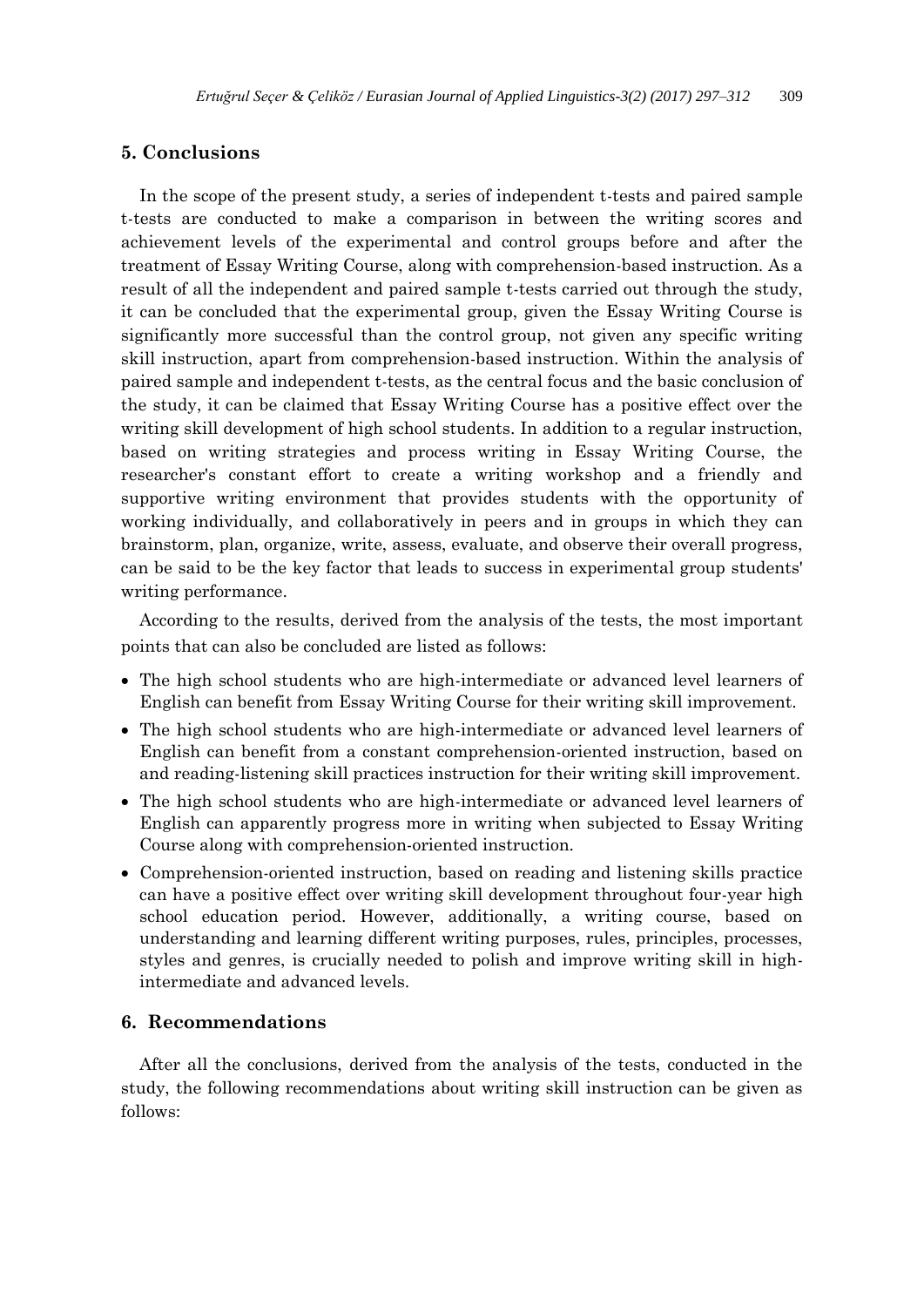- In beginner, elementary and intermediate levels of English, comprehension-based instructional approach can be beneficial in providing the learners with as much as possible amount of constant and comprehensible reading and listening input. In overall language acquisition, writing skill improvement can be partially achieved by the positive transfer from reading and listening skill practices. However, in highintermediate and advanced levels, comprehension-based instruction should be enriched and reinforced with writing skill instruction to achieve a real progress in writing skill.
- As writing skill has a key role in educational, professional and social life, a rhetorical course on writing should be designed and placed in the curriculum of high schools, specifically in 12th grade, just before university education.
- While designing and implementing the writing course, the course designer and the instructor should always follow the cycles of planning, translating, and reviewing, individual, pair and group work in writing projects and assignments, and self and peer reflection and evaluation.
- Within this cycle of writing lesson, the instructor should aim to involve his students in various forms of and extensive opportunities for writing during the time, he dedicates to writing skill instruction.
- The instructor, while increasing students' knowledge about writing, should not neglect to foster his students' interest, enjoyment, and motivation to write.
- The instructor should teach basic writing skills to mastery.
- The instructor should never hesitate to spare his time to focus on form and to correct production of grammatical structures, when needed.
- In addition to the course book, the instructor should also take advantage of technological writing tools, which today's young learners are more interested in.
- At the end of each piece of instruction, focusing on a specific topic, writing type or genre, the instructor should use constant and regular assessment, evaluation and feedback to gauge students' progress and needs in writing skill.
- In addition to explicit and intensive instruction of writing, sustained silent reading sessions and listening practices should be given place in English lessons, as well.

## **References**

- A Guide to Effective Instruction in Writing, Ontario Education, Queen's Printer for Ontario, 2005, 12-13.
- Beglar, D., Hunt, A., & Kite, Y. (2011). The effect of pleasure reading on Japanese university EFL learners' reading rates. *Language Learning, 62*(2), 1–39.
- Berninger, V. (2000). Development of language by hand and its connections to language by ear, mouth and eye. *Topics in Language Disorders, 20*, 65-84.
- Boscolo, P., & Ascorti, K. (2004). Effects of collaborative revision on children's ability to write understandable narrative texts. In L. Allal, L. Chanquoy, & P. Largy (Eds.), *Revision: Cognitive and instructional processes* (157-170). Boston: Kluwer Academic Publishers.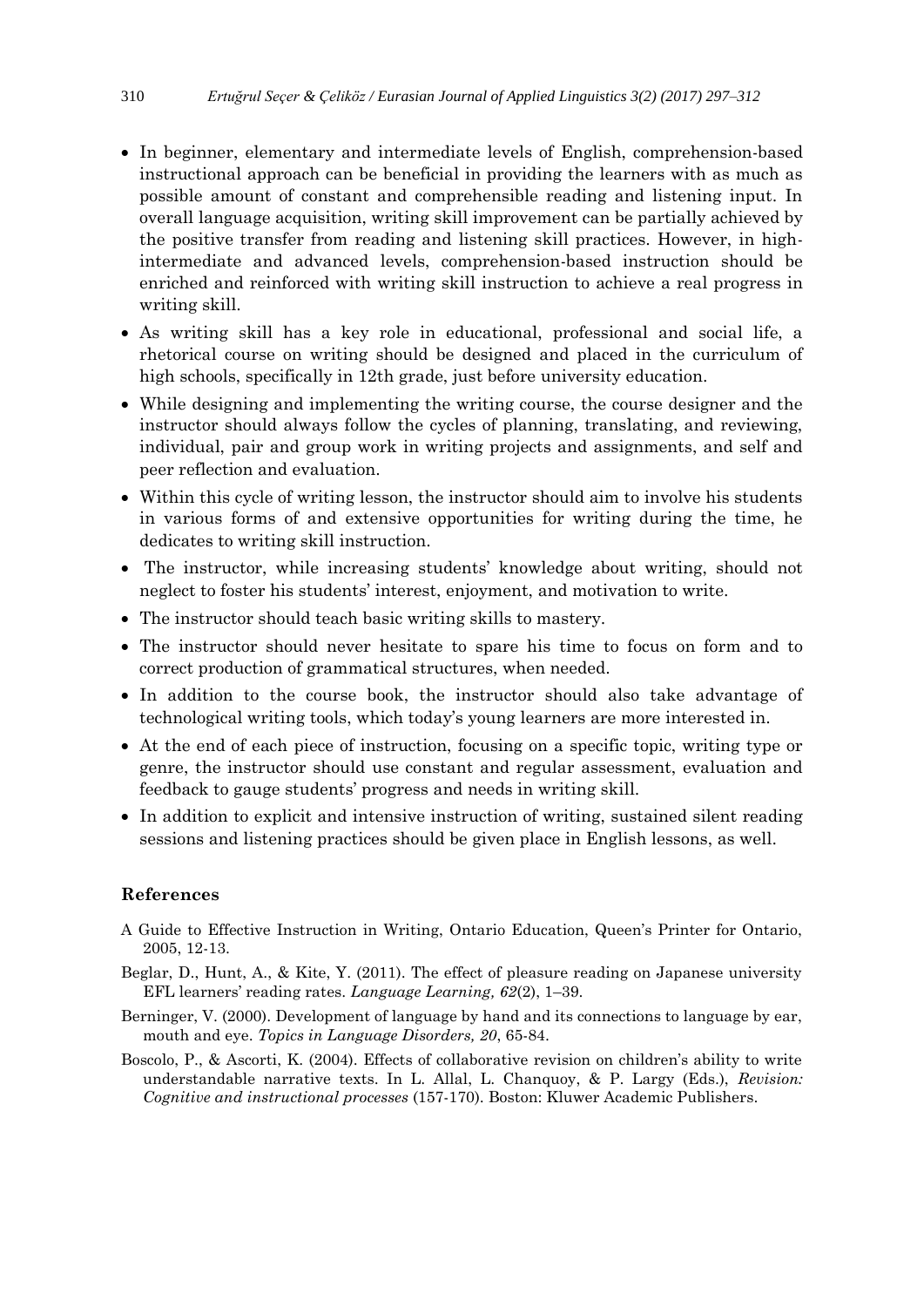- Bozorgian, H. (2012). The Relationship between listening and other language skills in International English Language Testing System (IELTS). *Theory and Practice in Language Studies,2* (4), 657-663.
- De La Paz, S. (2005). Teaching historical reasoning and argumentative writing in culturally and academically diverse middle school classrooms. *Journal of Educational Psychology, 97*, 139–158.
- Deniz, K. (2000). *Yazılı anlatım becerileri yönünden köy ve kent be*ş*inci sınıf ö*ğ*rencilerinin durumu* (Basılmamıs Yüksek Lisans Tezi). Çanakkale Onsekizmart Üniversitesi Sosyal Bilimler Enstitüsü, Çanakkale.
- Fearn, L., & Farnan, N. (2005). An investigation of the influence of teaching grammar in writing to accomplish an influence on writing. Paper presented at the annual meeting of the American Educational Research Association, Montreal, Canada.
- Fountas, I.C., & Pinnell, G.S. (2001). Guiding readers and writers, Grades 3–6. Portsmouth, NH: Heinemann.
- Glaser, C. (2005). *Improving the fourth-grade students' composition skills: Effects of strategy instruction and self-regulatory procedures* (Unpublished doctoral dissertation). University of Pottsburg, Germany.
- Gradman, H. L., & Hanania, E., (1991). Language learning background factors and ESL proficiency. *The Modern Language Journal, 75*(1) 39-51.
- Graham S, (2008). *Effective writing instruction for all students, for renaissance learning*. Vanderbilt University, Wisconsin Rapids USA.
- Graham, S., & Hebert, M. (2011). Writing-to-read: A meta-analysis of the impact of writing and writing instruction on reading. *Harvard Educational Review, 81*, 710-744.
- Gökalp, G., & Gonca, A., (2001). Derslikten günlük yaşama edebiyat eğitimi. Türkbilig 2000/I-*Türkoloji Aras tırmaları,* 185-202.
- İnal, S. (2006). I ngilizce yazılı anlatım dersinin sorunları üzerine bir inceleme. *Journal of Language and Linguistic Studies, 2*(2).
- Hitosugi, C. I., & Day, R. (2004). Extensive reading in Japanese. *Reading in a Foreign Language, 16*(1).
- Krashen, S. (1994). The input hypothesis and its rivals. In N. Ellis (Ed.), I*mplicit and explicit learning of languages* (45-77). London, England: Academic Press.
- Krashen, S. (2003). *Explorations in language acquisition and use: The Taipei lectures*. Portsmouth, NH: Heinemann.
- Mason, B. (2006). Free voluntary reading and autonomy in second language acquisition: Improving TOEFL scores from reading alone. *International Journal of Foreign Language Teaching, 2*(1), 2–5.
- Pantier, T. F. (1999). *A comparison of writing performance of fifth grade students using the process writing approach and the Shurley Method* (Unpublished doctoral dissertation). Oklahoma State University, Stillwater.
- Paribakht, T. S., & Wesche, M.B., (1993). Reading comprehension and second language development in a comprehension-based ESL program. *TESL Canada Journal, 11*(1),9-12.
- Reeves, D, (2000). *Accountability in action*. Denver, CO: Advanced Learning Press.
- National Center for Education Statistics. (1997). *Reading and Writing Habits of Students, The Condition of Education*.
- Reimer, M. (2001). *The effect of a traditional, a process writing and a combined talking and writing instructional approach on the quality of secondary English students' written response* (Unpublished master's thesis). University of Manitoba, Canada.